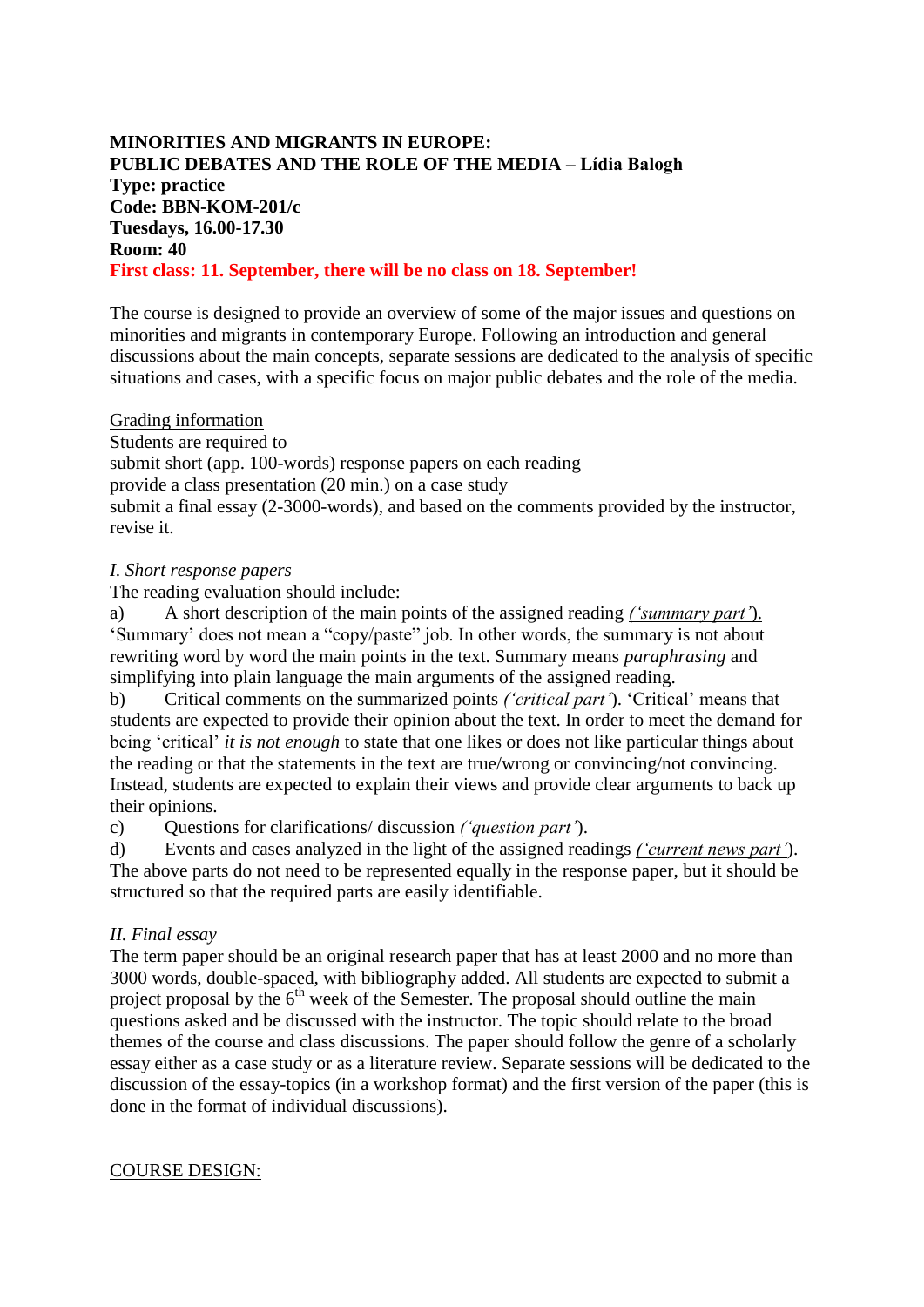Class 1. **Introduction** Class 2. The concept of ethnicity, ethnic data collection Class 3. Representation of Minorities in the Media Class 4. Autonomy and Self Government of Minorities (Guest lecturer to be invited) Class 5. Diaspora Citizenship (Guest lecturer to be invited) Class 6. Migrant Communities in Europe: Religion, Culture, Traditions (Guest lecturer to be invited) *Deadline for submitting the paper topic* Class 7. Violence against and within Communities: Hate Crimes and Honour Crimes (Guest lecturer to be invited) Class 8. *Student workshop on paper topics* Class 9. Social Inclusion of Disadvantaged Communities in Central-Eastern Europe (Guest lecturer to be invited) Class 10. Roma and Traveller Communities in Western Europe (Guest lecturer to be invited) *Deadline for the submission of the first draft of the seminar paper* Class 11. *Discussion of essays* Class 12. The International Romani Movement (Guest lecturer to be invited) *Deadline for the submission of the final paper* Class 13. *Grading discussion*

### READINGS:

Class 1. The concept of ethnicity – Brubaker, Rogers and Frederick Cooper. 'Beyond Identity'.*Theory and Socie*ty, 2000, 29:1– 47.

Class 2. Ethnic data collection – Cahn, Claude: Void at the Centre: (The Lack of) European Union Guidance on Ethnic Data'. *Roma Rights Quarterly* 2/2004, pp. 1-9. – Pap, András L. 'Ethnicity and Race-Based Profiling in Counter-Terrorism', Law Enforcement and Border Control, European Parliament, 2008 pp. 1-63

Class 3. Representation of Minorities in the Media *A Diversity Toolkit for Factual Programmes in Public Service Television.* EU FRA, 2007.